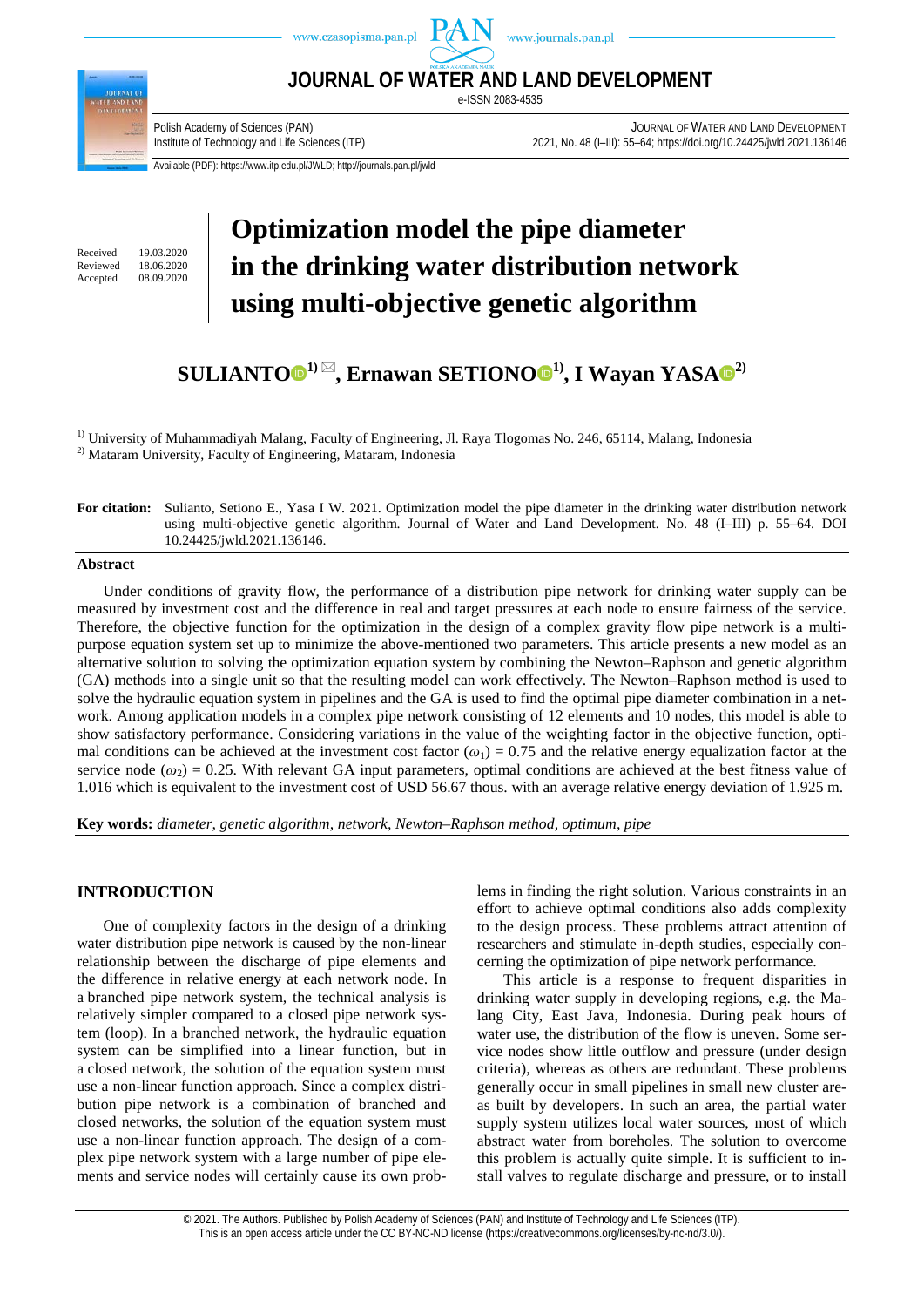pumps in certain places to reduce discharge and pressure gaps. However, the solution is inefficient in terms of investment and operational costs. In our opinion, the problem of even distribution of discharges and water pressures in service nodes can be solved by the application of proportional pipe dimensions. The right combination of pipe diameters is expected to produce pressures on each service nodes that are evenly distributed, follow design criteria, and efficient from the point of view of investment costs.

The determination of the optimum pipe diameter has become an important part in the design of drinking water distribution network, because the cost efficiency and operational performance of the network system remains under a strong influence of pipe diameter combinations. In pipe network systems that rely on gravity flow, optimal pipe diameters can only be determined through optimization techniques that have two objective functions simultaneously. These are the minimization of investment costs and the reduction of the difference in relative energy at each service node with a relative energy target. The constraint function includes the network hydraulic equation system, physical characteristics of the pipe elements and relevant design criteria. The determination of the optimum diameter in a branched pipe network is simpler. The hydraulic pipe network equation system and optimization equations can be brought into a linear form so that linear programming methods with objective functions of minimum investment cost are relevant to solve the developed equation system [BELLO *et al.* 2015; SULIANTO 2015a]. The branched pipe network optimization model that encompasses advantages of the genetic algorithm (GA) also show satisfying results [SULIANTO 2015b].

The revolutionary development of the metaheuristic method turned it into a reliable tool for solving optimization problems in various fields. In water resource development, metaheuristic methods are often used in hydrological modelling, groundwater modelling and optimization of water supply. SOETOPO *et al.* [2018] successfully implemented the GA to build models of the reservoir release rule for irrigation in the Sutami reservoir, Indonesia. KUMAR *et al.* [2015] proposed a hybrid metaheuristic technique for multi-objective optimization of in-situ bioremediation of groundwater. A hybrid metaheuristic technique is a new method developed from the differential evolution algorithm, genetic algorithm and simulated annealing algorithm. In hydrological modelling, the differential evolution (DE) algorithm can effectively optimize the DISPRIN model which encompasses 25 parameters used to transform rainfall into runoff data [SULIANTO *et al.* 2018].

The use of metaheuristic methods to build pipe diameter optimization models in a complex pipe network has also been widely proposed by researchers in various parts of the world in recent decades. The proposed optimization model basically consists of two elements, namely the hydraulic simulation of a pipe network and the process of optimizing the pipe diameter to minimize cost. BELLO *et* 

*al.* [2015] developed a pipe diameter optimization model in a complex pipe network by combining EPANET-based hydraulic simulation methods and pipe diameter optimization using the loop function in Matlab. SOMAIDA *et al.* [2011] has developed the GANEO application program for optimizing pipe diameters. The model is the result of combining the EPANET-based hydraulic simulation and GAbased pipe diameter optimization. MTOLERA *et al.* [2014] developed an optimization model of the irrigation pipe network to optimize the layout of the network and the pipe diameter, but the model was limited to a branching pipe network. The objective function in the form of cost minimization is analysed by involving the GA method and particle swam optimization (PSO). SHRIVATAVA *et al.* [2015] proposed a pipe diameter optimization model by combining the finite element method for hydraulic simulation and the PSO for the pipe diameter optimization process.

The all-in-one model developed by AKLOG and HOSOI [2017] is an application package for pipe diameter optimization that combines the EPANET application package with the optimization method based on linear programming, GA and the one-by-one heuristic reduction method (OBORM). AFSHAR [2006] proposed the merging of the element-by-element algorithm for solving the hydraulic equation of the pipe and the ant coloni optimization (ACO) for the pipe diameter optimization process. ABEBE and SOLOMATINE [1998] proposed a combination of GLOBE optimization methods and EPANET-based network hydraulic simulation models. The GLOBE optimization method was developed by ABEBE and SOLOMATINE [1998] to solve optimization problems with the objective function of cost minimization. The GLOBE optimization method involves four methods, namely: Controlled Random Search (CRS2) [PRICE 1983], CRS4 [ALI, STOREY 1994], GA [GOLDBERG 1989] and Adaptive Cluster Covering with Local Search (ACCOL) [SOLOMATINE 1998]. Results of the study suggest that the GA and ACCOL algorithms show their efficiency and effectiveness. MEMON and NARUKLAR [2016] have reviewed a variety of articles related to the pipe diameter optimization and concluded that the GA is the most desired method by researchers even though it has almost the same performance as other metaheuristic methods.

This article presents a new model for optimizing pipe diameters in a complex pipe network under gravity flow. In this model, the hydraulic equation system of the pipe network is compiled using a non-linear matrix system which is solved using the Newton–Raphson method and the optimization of pipe diameter using the GA. The simulation of hydraulic equation system and the optimization equation system of multi objective based on the GA are arranged as a whole so that the optimization process is accelerated. The model built was then solved by using the program code from M-FILE MATLAB 7.0 due to its practicality, as well as ease in matrix operations and graphic data management.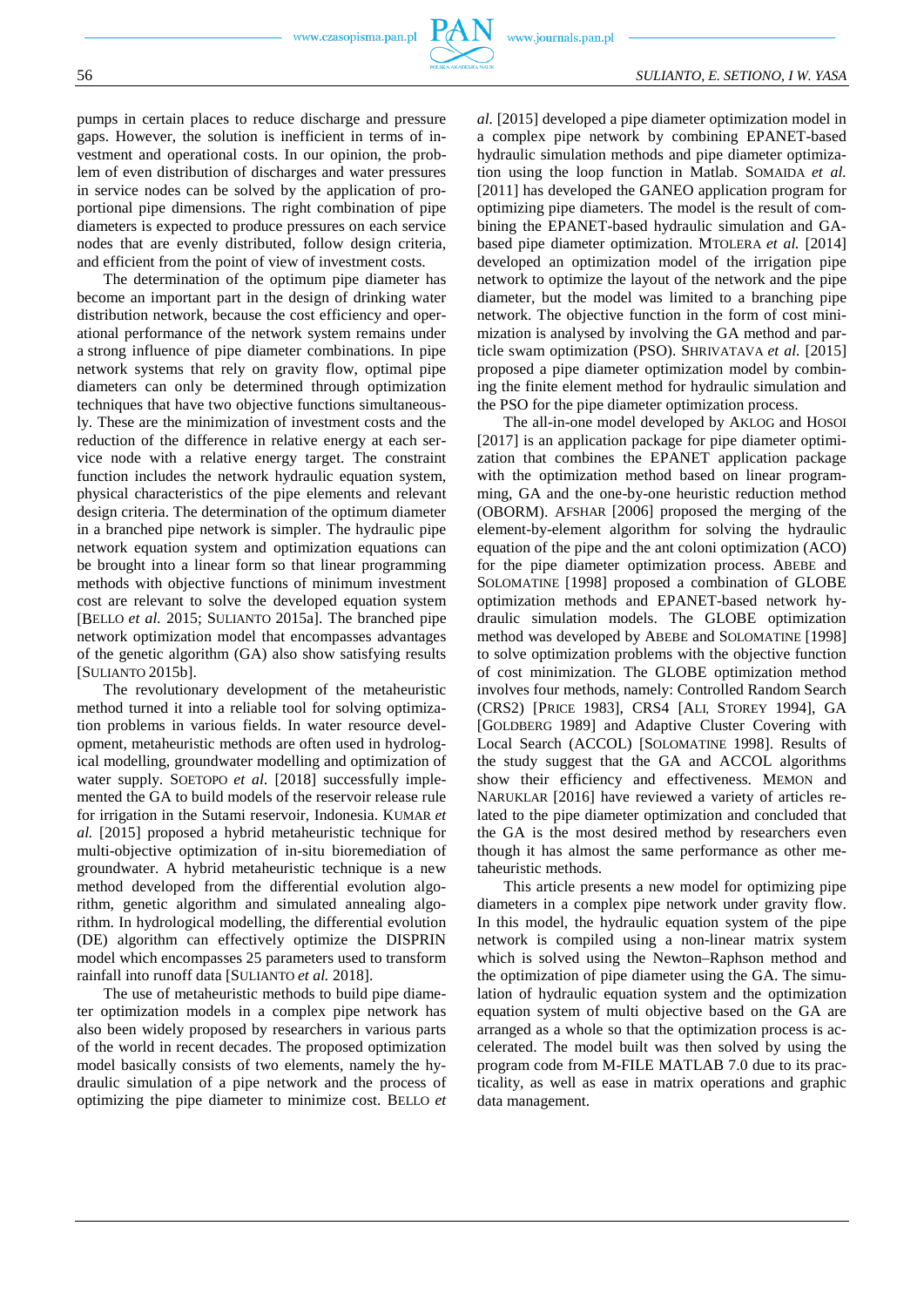# **MATERIALS AND METHOD**

#### **SOLUTION OF HYDRAULIC EQUATION SYSTEM IN PIPE NETWORK**

**The basic principle of flow in the pipe network.** The analysis of flow in a pipe network must meet the following basic principles of energy continuity and conservation: 1) flow in the pipe must comply with the laws of high energy loss for a single pipe flow, 2) inflow to the network must equal outflow, and 3) inflow to a node must be the same as the outflow.

**Hydraulic equation system in pipe elements.** High energy is needed to overcome friction resistance that occurs when water flows in the pipe. The relationship between high energy loss and discharge according to Hazen–William is stated by ABEBE and SOLOMATINE [1998]:

$$
Q = \frac{0.278 (c_{HW}D^{2.63})hf^{0.54}}{L^{0.54}}
$$
 (1)

Where:  $Q =$  discharge (m<sup>3</sup>·s<sup>-1</sup>),  $D =$  pipe diameter (m),  $hf =$ energy loss due to boundary friction (m),  $L =$  length of pipe elements (m), and  $C_{HW}$  = coefficient of pipe wall roughness by Hazen–William.

Furthermore, if

$$
k = 0.2785 (C_{HW}D^{2.63}/L^{0.54}),
$$
 and  $Z = hf$  (2)

then Equation (1) can be simplified into:

$$
Q^i = k^i (Z^i)^{0.54} \tag{3}
$$

or

$$
Q^i = Kt^i(Z^i) \tag{4}
$$

Where:

$$
Kt^{i} = \frac{k^{i}}{(z^{i})^{0.46}}
$$
 (5)

Equation (5) shows that the  $Kt^i$  value is not constant, and it is also influenced by the high loss of energy  $(Z<sup>i</sup>)$  so that the analysis leads to a system of non-linear equations. By using Equation (5), the discharge of element *i*, which is a function of the high loss of energy in that element, can be calculated. Discharge from an element marked positive (+) if it leaves node  $k$  or it is marked negative  $(-)$  if it goes to node j that corresponds to energy at node *k*, which is greater than node *j*. Discharge entering a node is marked positive  $(+)$  and marked negative  $(-)$  when leaving the node.

$$
Q_k^i = Kt^idZ_i = Kt^i(Z_k - Z_j)
$$
 (6)

$$
Q_j^i = Kt^i dZ_j = Kt^i (Z_j - Z_k)
$$
 (7)

Where:  $Q_k^i$  = discharge at node *k* element *i*, and  $Q_j^i$  = discharge at node *j* element *i*.

If the equation system is transformed into a matrix, then:

$$
Kt^{i}\begin{bmatrix} 1 & -1 \\ -1 & 1 \end{bmatrix} \begin{bmatrix} Z_{k} \\ Z_{j} \end{bmatrix} = \begin{bmatrix} Q_{k}^{i} \\ Q_{j}^{i} \end{bmatrix}
$$
 (8)

or

$$
Q^i = Kt^i Z^i \tag{9}
$$

Where:  $Q^i$  = node *i* vector discharge,  $Kt^i$  = matrix characteristic element *i*, and  $Z^i = a$  vector of absolute energy at node *i*.

**Hydraulic equation system in a pipe network.** According to the law of flow balance, the discharge to a node must be the same as the discharge leaving it. In or out discharge of network is stated in  $Q_n$ , it will be positive  $(+)$  if the inflow and negative  $(-)$  if the flow leaves the node (meaning there is real use). Based on the description the value of discharge from the elements connected to the node value must be the same as the number of discharge exiting the node, thus for each node applies:

$$
F_i = \sum Q_k + \sum Q n_i = 0 \tag{10}
$$

Where:  $F_i$  = discharge balance at node *i*, and  $\Sigma Qn_i$  = increase or decrease of discharge at node *i*.

If the Equation (9) is changed into a matrix symbol then it applies:

$$
F = K(Z)Z\tag{11}
$$

**The solution of a hydraulic equation system in a pipe network with the Newton–Raphson method.** The procedure for solving the flow equation system in a pipeline using the Newton–Raphson method is schematically shown in Figure 1. Analysis steps under the Newton– Raphson method are as follows:

- 1) determine the initial *Z* of any value  $(Z^i)$ ,
- 2) calculate the gradient of line  $i$  ( $Kt^i$ ),
- 3) calculate the  $F^i$  from the equation  $F^i = Kt Z^i$ ,
- 4) calculate the difference in the balance discharge Δ*F<sup>i</sup>* from the equation  $\Delta F^i = F - F^i$ ,
- *5*) calculate  $\Delta Z^i$  based on the *Kt<sup>i</sup>* equation  $\Delta F^i = F F^i$ ,
- 6) calculate  $Z^{i+1}$  from the equation  $Z^{i+1} = Z^i + \Delta z^i$ ,
- 7) repeat step (2) to step (6) until the desired tolerance limit is found.



Fig. 1. Iteration in the Newton–Raphson method; source: own elaboration

#### **OPTIMIZATION OF PIPE DIAMETER BASED ON GA**

The optimization problem discussed in the article assumes that the pipe network, service node elevation, pipe type and the actual discharge requirements at each node, and the elevation of the water level in reservoir are con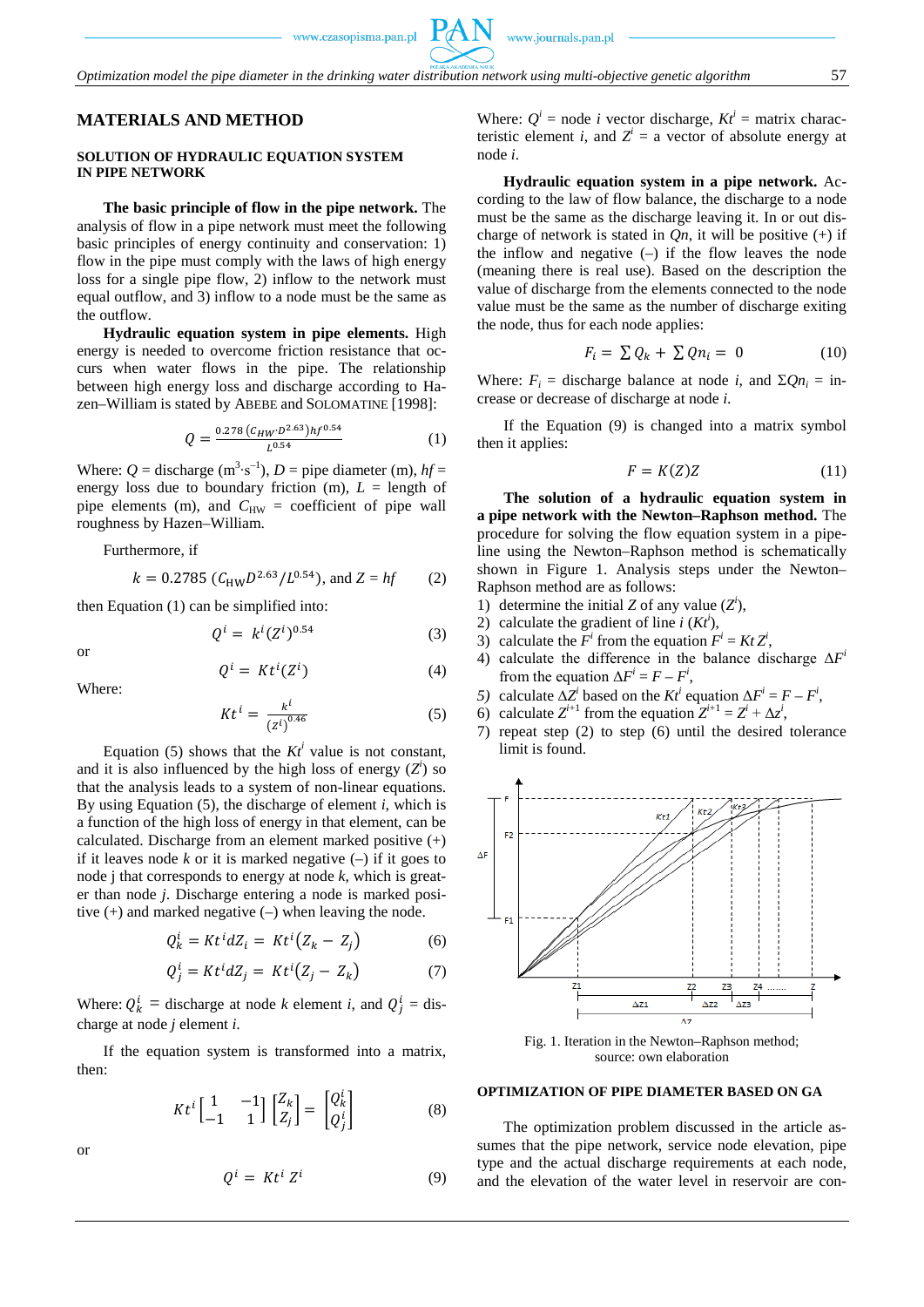stant. The flowing system relies on the force of gravity. The purpose of the optimization model is to minimize the pipe network investment cost to ensure efficiency in construction and to minimize the difference between the real relative energy and the target relative energy at each node in the network to ensure fair service. As the limiting function is the continuity of the flow, network hydraulic equations are met, and the minimum diameter and the maximum diameter are applied. The objective function of the optimization model is as follows: Minimize:

$$
f(D_1, ..., D_m) = \omega_1 \sum u(D_k) L_k + \omega_2 \left(\frac{\sum (Er_j - Er_{target})}{n}\right) (12)
$$

subject to the following constraints;

– flow balance at the node:

$$
\sum Qin_j = \sum Qout_j \tag{13}
$$

– flow balance in the network:

$$
F_i = \sum Q_k + \sum Q n_i = 0 \tag{14}
$$

– minimum and maximum diameters required, according to available pipe diameter candidates:

$$
D_k \in (D_{\min}, \dots, D_{\max}); \ \ k = 1, 2, \dots, m \tag{15}
$$

Where:  $D_k$  = pipe diameter of element *k*,  $L_k$  = pipe length of element *k*,  $\omega_1$  = weighting factor of cost investment,  $\omega_2$ = weight factor of relative energy deviation at each node,  $u(D_k)$  = unit price of investment pipe element,  $Er_j$  = height of relative energy at node *j*, *Er*target*=* height of relative energy to the targeted at service nodes,  $n =$  number of node,  $m =$  number of pipe element,  $D_{\min} =$  minimum pipe diameter,  $D_{\text{max}} =$  maximum pipe diameter,  $F_i =$  flow balance in the pipe network.

The GA is an algorithm that utilizes a natural selection known as the evolutionary process. In the process of evolution, individuals constantly undergo changes in genes to adapt to their environment. "Only strong individuals can survive." This natural selection process involves changing genes that occur in individuals through the reproductive process. In this genetic algorithm, the breeding process becomes the basic process of primary concern which can be expressed as: "How to get a better offspring".

The implementation of the GA for solving this case contains eight components analysed consecutively, namely: initialization of population, decoding of chromosome, fitness values, parental selection, crossover, mutation, elitism and population replacement. The relationship between these components is schematically explained in Figure 2. The characteristics of each GA component chosen to resolve the case in this paper can be explained as presented below.

**Population initialization.** This function aims to generate a population that contains a number of individuals. In the GA implementation, individuals are called chromosomes. Chromosomes represent a candidate for problem solving in a coded form. As in the process of natural evolution, chromosomes are assessed for their fitness level. Only chromosomes with a high fitness level are selected to survive in the population. In this article, chromosomes are a representation of optimized variables, namely the diameter of pipe elements in the pipe network, so that the number of chromosomes is the same as the number of pipe elements. A genotype (Gen) is a part of the chromosome, which is a value that states the basic unit that forms a certain meaning in the chromosome. In this case, the genes are expressed in binary values. Each chromosome contains a gene, so the mathematically generated population can be expressed in terms of the size matrix [Population x Number of Genes].

**Decoding of chromosome.** This function aims to decode a chromosome containing binary numbers into an individual with real values in the desired interval. In this function, the term chromosome refers to row vectors containing binary numbers, while individuals refer to the *x* variable which contains real numbers. The input of this function is a chromosome [matrix measuring  $= 1$  x number of genes], number of variables, number of bits that encode a variable, lower limit of the interval, upper limit of the interval, whereas the output of this function are individual results of chromosome decoding. In solving this case, *x*(*i*) is a series of optimal pipe diameters whose values will be sought.

**Evaluate individual.** This function is to calculate the fitness value of individual  $x$ . In this case, the Equation  $(16)$ is used:

$$
f = \frac{1}{(h+a)}\tag{16}
$$

Where:  $f =$  fitness value,  $a =$  small number, and  $h =$  minimize function from Equation (12).

**Parental selection.** The parental selection process uses the roulette-wheel selection method. As the name implies, this method mimics the roulette-wheel in which each chromosome occupies a circle piece on the wheel, proportionally according to its fitness value. Chromosomes that have a larger value occupy larger pieces of circles compared to chromosomes with low fitness values. In this function, input variables include population size and linear fitness, while the output is  $P_{index}$ , which is the index of the selected chromosome or the index of the individual selected as a parent.

**Crossover.** A chromosome that leads to a good solution can be obtained from the process of crossing two other chromosomes. Cross moves are arranged using a certain probability (*pc*), meaning that cross moves can be done only if a random number  $(0, 1)$  is generated less than the specified *pc*. In general, the *pc* is set close to 1. The method of crossing that can be used is to cross one point crossover, which is a cut point that is chosen randomly.

**Elitism.** Elitism is the process of multiplying one or several individuals. Due to the random selection, there is no guarantee that an individual with the highest fitness value will always be chosen. Even if the individual with the highest fitness value is chosen, it is possible that the individual will be damaged (his fitness value decreases) due to the process of crossing over. To keep the individual with the highest fitness value from being lost during the evolution, an elitism process is needed. The procedure used for this is to make the best copy of one chromosome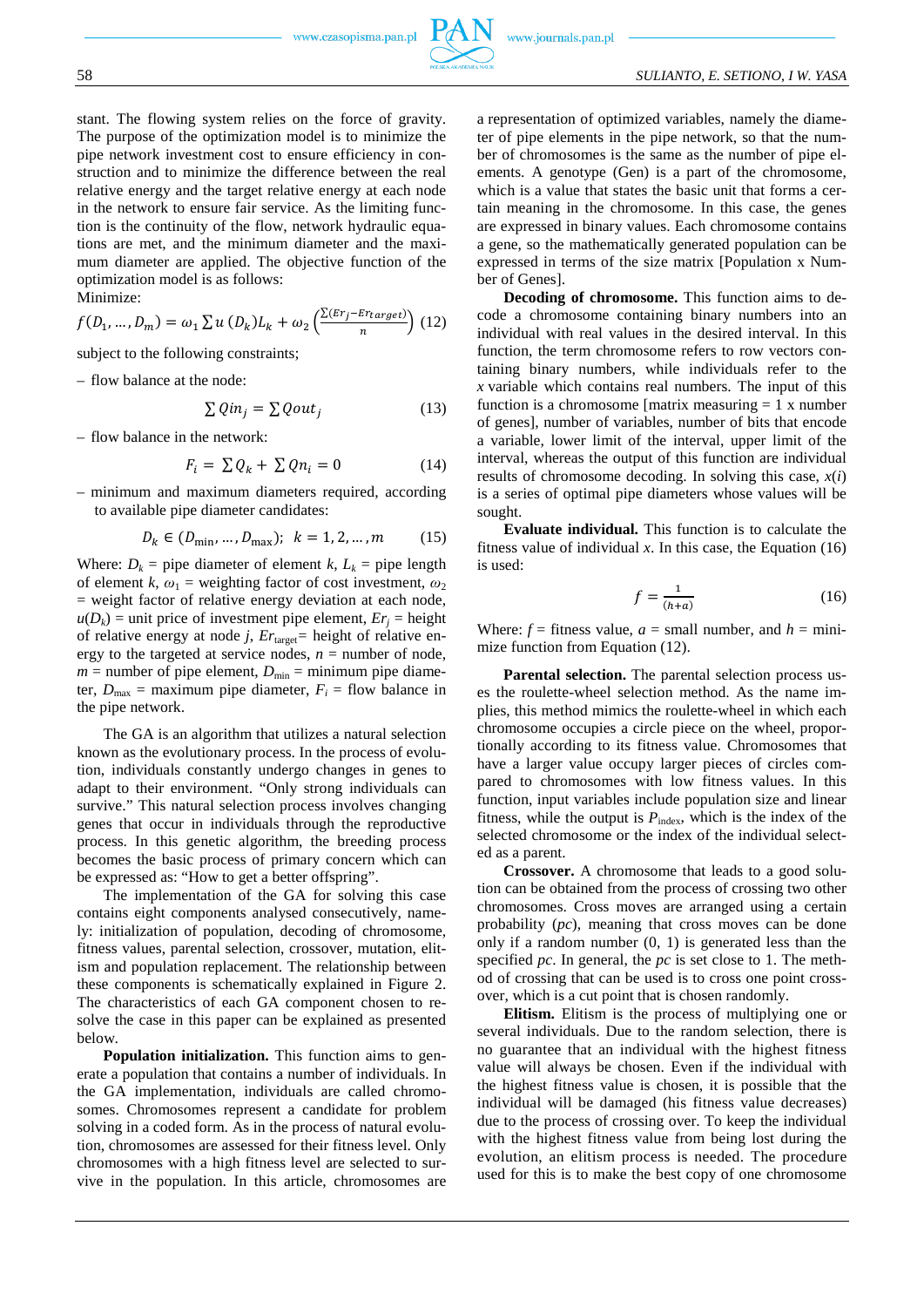

Fig. 2. The optimization model algorithm; source: own elaboration

if the population size is odd and make the two best chromosomes if the population size is even.

**Population replacement.** In this function, all individuals (e.g. *N* individuals in population) of a generation are replaced simultaneously by new *N* individuals resulting from crossing and mutations. In general, population replacement schemes can be formulated based on a measure called the generational gap *G*. This measure shows the percentage of population replaced in each generation. In this generational replacement scheme,  $G = 1$ . The most extreme replacement scheme is to only replace one individual in each generation, namely  $G = 1/N$ , where *N* is the number of individuals in the population. This replacement scheme is referred to as a steady-state reproduction. In this scheme, *G* is usually the same as 1/*N* or 2/*N*. In each generation, a number of individual *NG*s must be removed to maintain a steady population size *N*. There are several individual removal procedures, namely the elimination of individuals with the lowest fitness value or the elimination of the oldest individuals. Elimination can apply only to individual parents or can also apply to all individuals in the population.

#### **PIPE NETWORK TECHNICAL DATA**

The pipe network data in this article are hypothetical, schematically shown in Figure 3. The network is a combi-



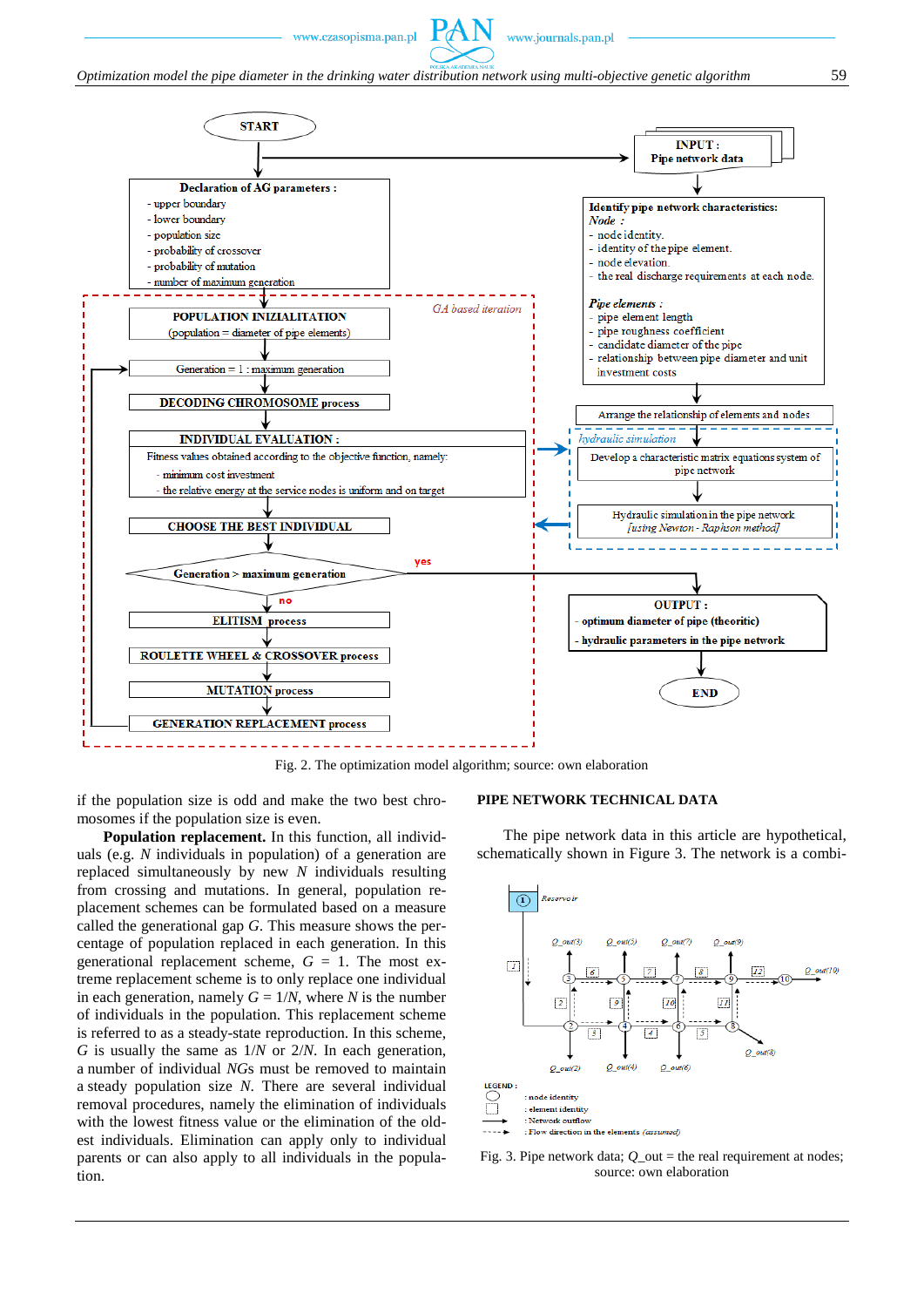#### **Table 1.** Characteristics of nodes on the network

| Parameter                                  | Value for node service number |      |      |      |      |      |      |      |      |      |  |
|--------------------------------------------|-------------------------------|------|------|------|------|------|------|------|------|------|--|
|                                            |                               | ∸    |      |      |      |      |      |      |      | 10   |  |
| Elevation (m)                              | 5.00                          | 4.00 | 3.00 | 2.00 | 4.00 | 6.00 | 8.00 | 8.00 | 7.00 | 6.00 |  |
| The real requirement $(dm^3 \cdot s^{-1})$ | $\hspace{0.05cm}$             | 00.1 | 1.00 | 00.1 | 1.00 | 1.00 | 00.1 | 1.00 | 1.00 | 00.1 |  |

Source: own elaboration.

#### **Table 2.** Characteristics of pipe elements

| Parameter                             | Value for pipe element number |     |     |     |     |     |     |     |     |               |     |     |
|---------------------------------------|-------------------------------|-----|-----|-----|-----|-----|-----|-----|-----|---------------|-----|-----|
|                                       |                               | ∽   |     |     |     |     |     |     |     | $\sim$<br>1 V | . . | --  |
| Length(m)                             | 50                            | 150 | 200 | 250 | 300 | 350 | 400 | 450 | 500 | 550           | 600 | 700 |
| Roughness pipe coefficient $(C_{HW})$ | 130                           | 130 | 130 | 130 | 130 | 130 | 130 | 130 | 130 | 130           | 130 | 130 |
|                                       |                               |     |     |     |     |     |     |     |     |               |     |     |

Source: own elaboration.

# **Table 3.** Candidate of pipes diameter

| Specification                                                | Candidate of pipe diameter and estimated investment cost |       |       |       |       |       |       |       |  |  |  |
|--------------------------------------------------------------|----------------------------------------------------------|-------|-------|-------|-------|-------|-------|-------|--|--|--|
| Pipe diameter (inch)                                         | 0.50                                                     | 0.75  | .00   | .50   | 2.00  | 2.50  | 3.00  | 4.00  |  |  |  |
| Unit price of pipe investment $(USD \cdot m^{-1})$           | 4.42                                                     | 5.00  | 5.58  | 6.72  | 7.84  | 8.93  | 10.01 | 12.10 |  |  |  |
| Pipe diameter (inch)                                         | 6.00                                                     | 8.00  | 9.00  | 10.00 | 12.00 | 14.00 | 16.00 | 18.00 |  |  |  |
| Unit price of pipe investment (USD $\cdot$ m <sup>-1</sup> ) | 16.04                                                    | 19.66 | 21.34 | 22.94 | 25.89 | 28.52 | 30.82 | 32.78 |  |  |  |

Source: own elaboration.

#### **Table 4.** Relationship between elements and nodes identities in the network

| Node           | Number of element |           |   |  |  |  |   |  |  |    |     |                |
|----------------|-------------------|-----------|---|--|--|--|---|--|--|----|-----|----------------|
|                |                   | ∼         |   |  |  |  | - |  |  | 10 | . . | $\overline{1}$ |
| The begin node |                   | <b>__</b> | - |  |  |  |   |  |  |    |     |                |
| The end node   |                   |           |   |  |  |  |   |  |  |    |     | 1 V            |

Source: own elaboration.

#### **Table 5.** Matrix characteristic network (*Kt<sup>i</sup>* )

| Node   |          |                   |                 |                                |                  | Node number  |                     |                  |                            |            |
|--------|----------|-------------------|-----------------|--------------------------------|------------------|--------------|---------------------|------------------|----------------------------|------------|
| number |          | ↑                 | 3               | 4                              |                  | 6            |                     | 8                | Q                          | 10         |
|        | $Kt^1$   | $-Kt^1+Kt^2+Kt^3$ | $-Kt^2$         | $-K\mathcal{B}+K\mathcal{t}^4$ | $\theta$         | $-Kt^4$      | 0                   | $\Omega$         |                            | $\Omega$   |
| 2      | $-Kt^1$  | $Kt-Kt^2-Kt^3$    | Kť              | $Kt^3$                         | $\Omega$         | $\Omega$     | 0                   | $\Omega$         |                            | $\Omega$   |
| 3      | $\Omega$ | $\theta$          | Kt <sup>6</sup> | $\theta$                       | $-Kt^6$          | $\Omega$     |                     | $\Omega$         |                            | $\Omega$   |
| 4      | $\Omega$ | $\Omega$          | 0               | $-Kt^4+Kt^9$                   | $-Kt^9$          | $Kt^4$       |                     | $\Omega$         |                            | $\Omega$   |
| 5      | $\Omega$ | $\Omega$          | $-Kt^6$         | $-Kt^9$                        | $Kt^6+Kt^7+Kt^9$ | $\Omega$     | $-Kt^{\tau}$        | $\Omega$         |                            | $\Omega$   |
| 6      | $\Omega$ | $\Omega$          | $\Omega$        | $\theta$                       | $\Omega$         | $Kt+Kt^{10}$ | $-Kt^{10}$          | $-Kt5$           | 0                          | $\Omega$   |
| 7      | $\Omega$ | $\Omega$          | 0               | $\Omega$                       | $-Kt^7$          | $-Kt^{10}$   | $Kt^q+Kt^q+Kt^{10}$ | $\mathbf{0}$     | $-Kt^8$                    | $\theta$   |
| 8      | $\Omega$ | $\Omega$          |                 | $\Omega$                       | $\Omega$         | $-Kt^5$      |                     | $Kt^5 + Kt^{11}$ | $-Kt^{11}$                 | $\theta$   |
| 9      | $\Omega$ | $\Omega$          | 0               | $\theta$                       | $\Omega$         | $\Omega$     | $-Kt^3$             | $-Kt^{11}$       | $Kt^8 + Kt^{11} + Kt^{12}$ | $-Kt^{12}$ |
| 10     | $\Omega$ | 0                 | 0               | $\theta$                       | $\Omega$         | $\Omega$     | 0                   | $\Omega$         | $-Kt^{12}$                 | $+Kt^{12}$ |

Source: own elaboration.

nation of closed and branched networks that have 12 pipe elements and 10 service nodes. The elevation of a service node and the real need target at each service node are shown in Table 1. The length of the pipe element is shown in Table 2 and the candidate pipe diameter along with the estimated unit price of work are described in Table 3. The reservoir water level is at +30.00 m, so that the water flow can be gravitational. Each pipe element has the same material with the Hazen-William roughness coefficient ( $C_{\text{HW}}$ ) of 130. In this case, the problem is to find the optimum pipe diameter combination to produce relative energy at service nodes that is close to the relative energy value being drawn (i.e. as high as 10.00 m) but at a minimum pipe investment cost.

#### **HYDRAULIC EQUATION SYSTEM OF A PIPE NETWORK**

Based on data in Figure 3, the relationship between the identity of elements and nodes can be arranged as shown in Table 4, as well as matrix characteristics of the network as shown in Table 5, and equilibrium flow equations in nodes can be expressed as presented below.

 $F1 = Q_{in} - Q(1) = 0$  $F2 = Q(1) - Q(2) - Q(3) - Q_{\text{out}}(2) = 0$ *F*3 =  $Q(2) - Q(6) - Q_{\text{out}}(3) = 0$ *F*4 =  $Q(3) - Q(4) - Q(9) - Q_{\text{out}}(4) = 0$  $F5 = Q(6) + Q(9) - Q(7) - Q_{\text{out}}(5) = 0$  $F6 = Q(4) - Q(5) - Q(10) - Q_{\text{out}}(6) = 0$  $F7 = Q(7) + Q(10) - Q(8) - Q_{\text{out}}(7) = 0$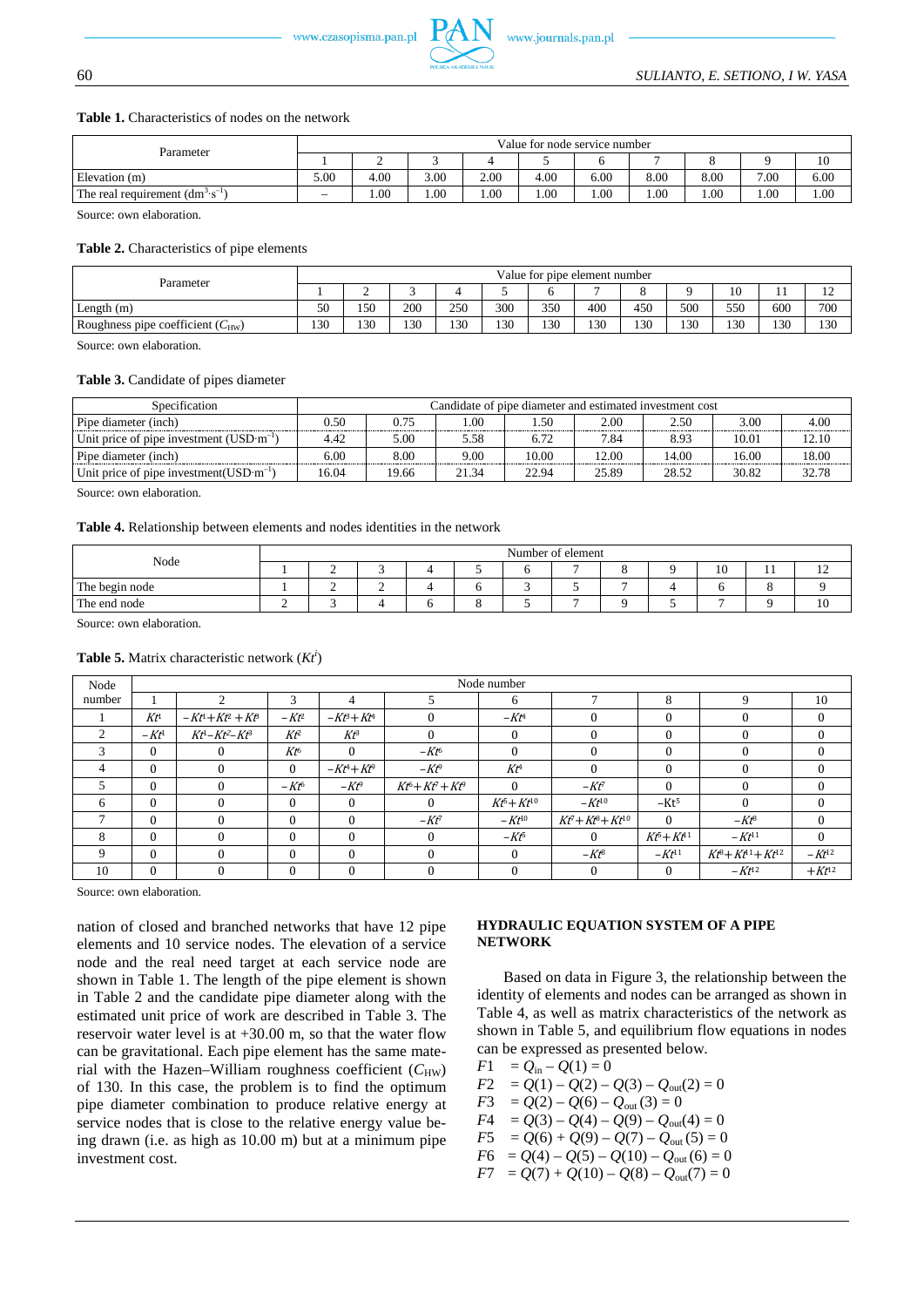$F8 = Q(5) - Q(11) - Q_{\text{out}}(8) = 0$  $F9 = Q(8) + Q(11) - Q(12) - Q_{out}(9) = 0$  $F10 = Q(12) - Q_{\text{out}}(10) = 0$ 

Where:  $F1, F2, ..., F10$  = equilibrium flow at nodes 1, 2, …, 10;  $Q_{in} = F1 + F2 + \ldots + F10$ ;  $Q_{out} = Q_{in}$ .

# **RESULTS AND DISCUSSION**

Efforts to find combinations of pipe diameters at optimum conditions involved two stages. The first step was to analyse such combinations by utilizing a model which merges the pipe network hydraulic equation system based on the Newton–Raphson method and the optimization equation system based on the genetic algorithm (GA). This analysis uses continuous pipe diameter data so that the optimal diameter found is considered theoretical. The second stage justified the theoretical pipe diameter obtained to be the optimal diameter according to a reserved pipe size as shown in Table 3. The justification process approximated the theoretical pipe diameter size to the available pipe diameter. The resulting diameter is the actual optimal pipe diameter that can be implemented in the network. Furthermore, to determine the performance of the justified pipeline, the cost of the pipe and the relative energy at each node need to be recalculated.

In this discussion, the model is run five times by using input of various weight factor values on the objective function. This is done to study the impact of changing the weight value on the resulting fitness value. The fitness function as an objective function representation of the GA based optimization process is calculated by the Equation (17):

$$
f = \frac{1}{(\omega_1 c p + \omega_2 \varepsilon + a)}\tag{17}
$$

Where:  $f =$  fitness value,  $a =$  small number (= 0.01),  $Cp =$ total investment cost of the pipe (USD),  $\varepsilon$  = mean deviation of relative energy heights at service nodes with respect to the targeted height of relative energy (m),  $\omega_1$  = weighting factor of cost aspect,  $\omega_2$  = weighting factor of relative energy aspect.

The value *ω* indicates the level of importance of the aspects reviewed in deciding the optimal conditions. If *ω*<sup>1</sup> is small and  $\omega_2$  is large, it means that the cost aspect is not an important consideration in deciding the optimal conditions, and vice versa. However, if both parameters have the same value  $(= 0.50)$ , it means that both parameters are equally important in determining the optimal decision. The combination of  $\omega_1$  and  $\omega_2$  values involved in this discussion is shown in Table 6.

**Table 6.** Variations in values  $\omega_1$  and  $\omega_2$ 

| Weighting factor | run-1     | $run-2$      | run-3 | run-4        | run-5 |
|------------------|-----------|--------------|-------|--------------|-------|
| $\omega_1$       | 0.99      | ሰ 75<br>U.IJ | 0.50  | ሰ ጎሩ<br>∪.∠J | 0.01  |
| $\omega_2$       | $_{0.01}$ | ሰ ሳድ<br>∪.∠J | 0.50  | J. I J       | 0.99  |

Source: own study.

The optimization process uses input GA parameters in the form of minimum diameter  $= 2$  cm, maximum diameter  $= 50$  cm, population size  $= 750$ , probability of crossover  $=$  0.9, probability of mutation  $= 0.01$  and the number of generations = 400. The model performance indicators reflected by the best fitness value, minimum costs and minimum relative energy deviation results from run-1 to run-5 are presented in Table 7, whereas the progress of the best fitness value from generation to generation is shown in Figure 4. The progress of the best fitness value shows a growing trend from generation to generation with increasingly convergent conditions at the end of the generation. This indicates that the GA is able to work well and successfully achieve optimum conditions. Table 7 shows the tendency of the smaller weighting factor of cost aspect  $(\omega_1)$  to produce the best value of fitness; the smaller the relative energy deviation is at each service node, the higher the investment cost of the pipe. This reinforces the hypothesis that the models developed are in accordance with the planned scenario. When the weighting factor of cost is getting smaller, we expect the relative energy equalization factor in each service node to be the first priority and the cost factor to be the second priority, and vice versa. The statement is proven as shown in Table 7. Run-1 prioritizes the cost factor so that it produces a small pipe investment cost but the relative energy deviation of each node is very large. Run-5 prioritizes the energy equalization factor at each node so that the relative energy deviation in each service node is relatively small but the investment cost of the pipe network is relatively large compared to other results.

Table 7. The best fitness values, cost minimum and relative energy deviation minimum

| Indicator                                              | The value of the genetic algorithm-based<br>analysis |         |         |         |         |  |  |  |  |
|--------------------------------------------------------|------------------------------------------------------|---------|---------|---------|---------|--|--|--|--|
|                                                        | $run-1$                                              | $run-2$ | $run-3$ | $run-4$ | $run-5$ |  |  |  |  |
| The best fitness value                                 | 1.549                                                | 1.016   | 0.920   | 0.850   | 0.811   |  |  |  |  |
| Average of deviation rela-<br>tive energy at nodes (m) | 7.463                                                | 1.925   | 1.821   | 1.904   | 1.799   |  |  |  |  |
| Total cost of pipe invest-<br>ment (USD thous.)        | 38.872                                               | 56.125  | 59.045  | 63.470  | 70.293  |  |  |  |  |

Source: own study.



Fig. 4. Progress of the fitness value; source: own study

In the best fitness conditions, the optimum theoretical pipe diameter and the diameter of pipe justified are as shown in Table 8. The table shows that the pipe diameter differs from the theoretical pipe diameter. The diameter of the average pipe justified tends to be smaller than the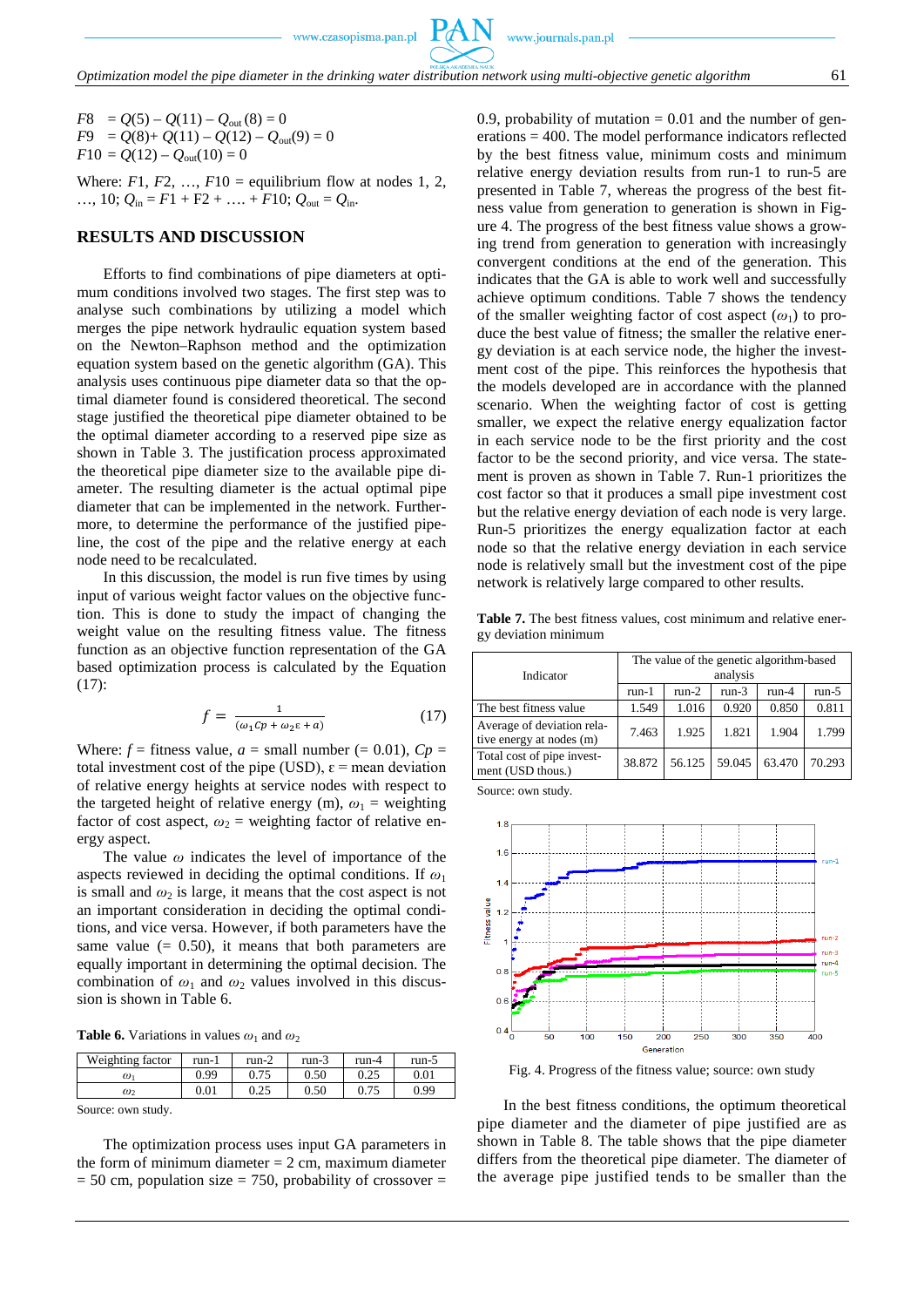|         |             |               |             |               |             | Optimum diameter from genetic algorithm-based analysis and result of justification |             |               |             |               |  |
|---------|-------------|---------------|-------------|---------------|-------------|------------------------------------------------------------------------------------|-------------|---------------|-------------|---------------|--|
| Element | run-1       |               | $run-2$     |               |             | $run-3$                                                                            |             | run-4         | run- $5$    |               |  |
|         | theoretical | justification | theoretical | justification | theoretical | justification                                                                      | theoretical | justification | theoretical | justification |  |
|         | 2.93        | 3.00          | 2.20        | 2.00          | 2.19        | 2.00                                                                               | 2.21        | 2.00          | 2.19        | 2.00          |  |
| 2       | 1.12        | 1.00          | 0.80        | 0.75          | 1.40        | 1.50                                                                               | 1.50        | 1.50          | 1.21        | 1.00          |  |
| 3       | 3.27        | 3.00          | 17.59       | 16.00         | 19.60       | 18.00                                                                              | 8.81        | 8.00          | 18.37       | 18.00         |  |
| 4       | 2.13        | 2.00          | 19.27       | 18.00         | 18.95       | 18.00                                                                              | 15.61       | 14.00         | 19.57       | 18.00         |  |
| 5       | 2.05        | 2.00          | 3.16        | 3.00          | 3.70        | 4.00                                                                               | 17.15       | 16.00         | 19.55       | 18.00         |  |
| 6       | 0.90        | 0.75          | 2.08        | 2.00          | 1.74        | 1.50                                                                               | 1.03        | 1.00          | 1.91        | 2.00          |  |
| 7       | 3.12        | 3.00          | 1.45        | 1.50          | 1.30        | 1.00                                                                               | 1.65        | 1.50          | 2.49        | 2.50          |  |
| 8       | 2.61        | 2.50          | 5.51        | 5.00          | 19.61       | 18.00                                                                              | 0.97        | 1.00          | 19.47       | 18.00         |  |
| 9       | 3.17        | 3.00          | 2.58        | 2.50          | 2.31        | 2.00                                                                               | 1.71        | 1.50          | 0.84        | 0.75          |  |
| 10      | 0.80        | 0.75          | 6.26        | 6.00          | 18.95       | 18.00                                                                              | 5.41        | 5.00          | 18.62       | 18.00         |  |
| 11      | 0.80        | 0.75          | 0.88        | 0.75          | 0.91        | 0.75                                                                               | 10.37       | 10.00         | 6.44        | 6.00          |  |
| 12      | 1.82        | 1.50          | 3.22        | 3.00          | 4.19        | 5.00                                                                               | 3.17        | 3.00          | 5.22        | 5.00          |  |

#### Table 8. Optimum diameter of pipe elements (inch)

Source: own study.



Fig. 5. Determination of optimum conditions; source: own study

diameter of the theoretical average pipe. This condition will certainly have implications for the smaller cost of the pipe, but the deviation of the average relative energy at a node is greater as shown in Figure 5. In terms of cost, there is a slight decrease, especially in run-3 and the relative energy deviation in the service node tends to increase from run-1 to run-5. This result means a deviation from optimal conditions and, at the same time, it can be used as a control that the developed algorithm model has been in line with expectations because the change in the theoretical optimum pipe diameter to the pipe diameter justification does not translate into better network performance indicators.

When viewed at the diameter of the justification input condition, which is the real diameter, then setting run-2 with  $\omega_1 = 0.75$  and  $\omega_2 = 0.25$  as the optimum condition is the most realistic choice. In this condition, the best fitness value was obtained by 1.016, as shown in the best fitness progress in Figure 4. Run-2 results also showed that the investment cost for the pipe of a theoretical diameter was USD 56.125 thous., whereas for the diameter of the justified pipe USD 56.365 thous. The average relative energy deviation and the target relative energy for the theoretical pipe diameter is 1.925 m and for the justification pipe diameter as much as 2.773 m. The comparison of the relative energy at nodes generated from hydraulic analysis using the theoretical diameter and justification diameter inputs and their position to the relative energy of the target is shown in Figure 6. At service nodes, the average relative energy deviation from the theoretical diameter input is 13.72% and the justification diameter input is 24.86%. Based on the analysis using input theoretical diameter and justification diameter, the comparison of discharge, head loss and velocity values for each pipe element is presented in Table 9. In the discharge and velocity column, positive values indicate the flow moving from small to large node indices, whereas negative values indicate the flow moving from large to small node indices. The table shows that pipe element 1 has a predominant effect on hydraulic parameters in the pipe network. If higher pressure target is needed at each service node, it can be easily done by increasing the diameter of pipe 1 so that the head loss becomes smaller.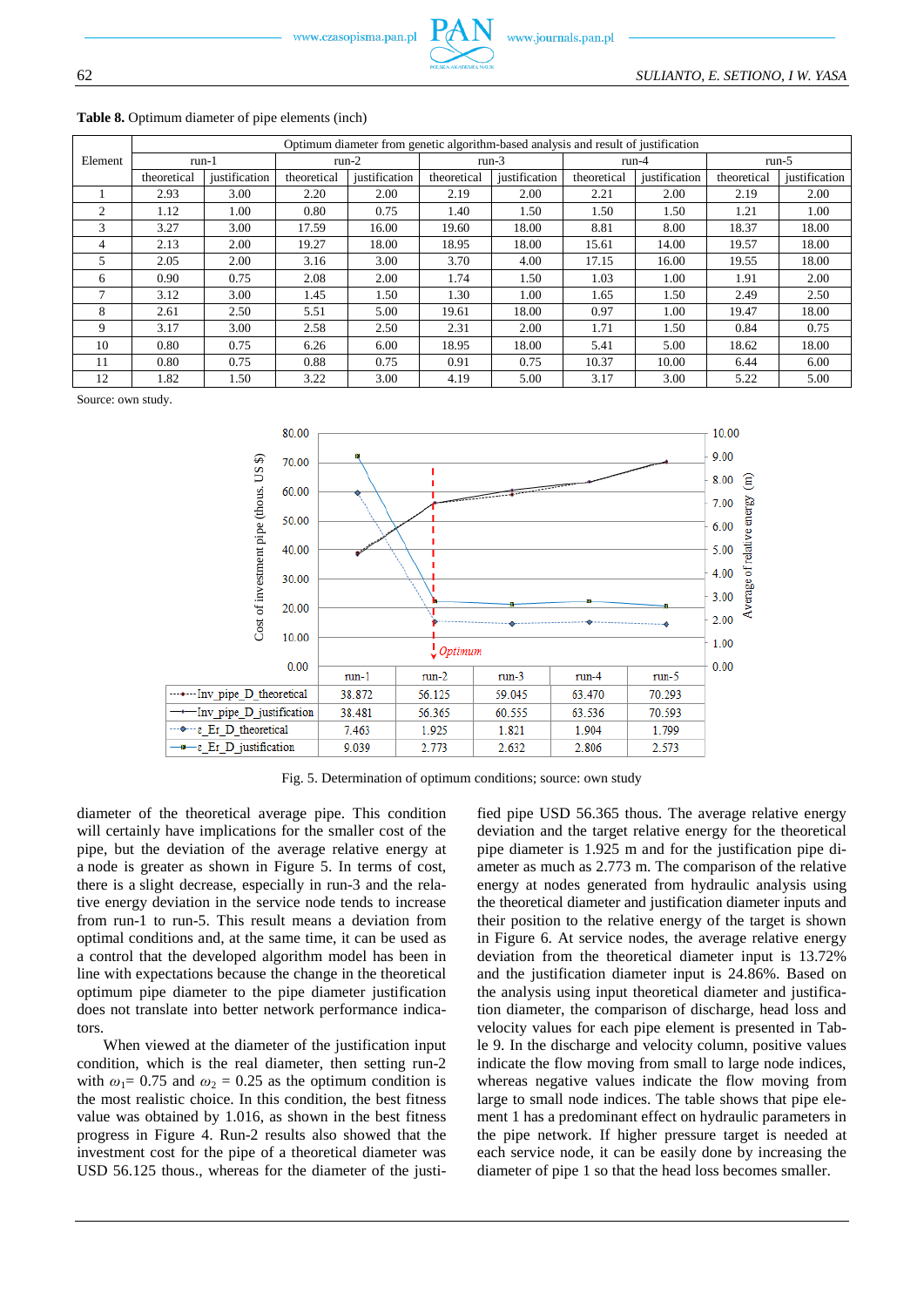

*Optimization model the pipe diameter in the drinking water distribution network using multi-objective genetic algorithm* 63



Fig. 6. Comparison of the relative energy of theoretical and justification optimum diameters; source: own study

|         | Table 9. Discharge, head loss and vector velocity in the pipe |  |  |  |  |
|---------|---------------------------------------------------------------|--|--|--|--|
| element |                                                               |  |  |  |  |

| Ele- |          | Discharge $(dm^3 \cdot s^{-1})$ |        | Head loss (m) | Velocity $(m \cdot s^{-1})$ |          |
|------|----------|---------------------------------|--------|---------------|-----------------------------|----------|
| ment | theo     | just                            | theo   | just          | theo                        | just     |
| 1    | 9.000    | 9.000                           | 13.479 | 15.996        | 3.665                       | 4.443    |
| 2    | 0.174    | 0.158                           | 3.695  | 3.199         | 0.533                       | 0.555    |
| 3    | 7.826    | 7.842                           | 0.002  | 0.002         | 0.050                       | 0.060    |
| 4    | 5.355    | 5.405                           | 0.001  | 0.001         | 0.028                       | 0.033    |
| 5    | 0.998    | 1.003                           | 0.237  | 0.229         | 0.197                       | 0.220    |
| 6    | $-0.826$ | $-0.842$                        | 1.509  | 1.392         | $-0.378$                    | $-0.416$ |
| 7    | $-0.355$ | $-0.405$                        | 2.035  | 1.666         | $-0.331$                    | $-0.356$ |
| 8    | 2.002    | 1.997                           | 0.086  | 0.102         | 0.130                       | 0.158    |
| 9    | 1.471    | 1.437                           | 2.184  | 1.805         | 0.437                       | 0.454    |
| 10   | 3.357    | 3.402                           | 0.148  | 0.138         | 0.169                       | 0.187    |
| 11   | $-0.002$ | 0.003                           | 0.003  | 0.011         | $-0.006$                    | 0.012    |
| 12   | 1.000    | 1.000                           | 0.507  | 0.531         | 0.190                       | 0.219    |

Explanations: theo  $=$  theoretical, just  $=$  justification. Source: own study.

### **CONCLUSIONS**

The combined model of solving a non-linear matrix based on the Newton–Raphson method for hydraulic simulation of a pipe network and the GA in the process of optimizing the performance of a pipe network shows satisfactory results. Efforts to find the optimal solution in the form of a minimum investment cost of a pipe and a relative energy distribution at service nodes according to established criteria can produce desired effects. The GA-based multi objective optimization, which is accomplished by giving a weighting factor to the objective function to solve the case of finding the optimum diameter in a complex pipe network, shows expected results. The running of the model when input  $\omega_1$  is large and  $\omega_2$  is small shows that cost is an important factor in determining of the optimum condition, and vice versa. In the case of a pipe network considered in this article, optimum conditions are achieved at the cost factor  $(\omega_1) = 0.75$  and the relative energy equalization factor  $(\omega_2) = 0.25$ . If the developed model is used to solve different pipe network cases, it is possible that the optimum weight factor value is also different depending on the network characteristics, unit cost of the pipe, and the criteria for the relative energy at each targeted node.

# **REFERENCES**

- ABEBE A.J., SOLOMATINE D.P. 1998. Application of global optimization to the design of pipe networks. Proc. 3<sup>rd</sup> International Conference on Hydroinformatics. Copenhagen, August 1998. Balkema. Rotterdam p. 1–8.
- AFSHAR M.H. 2006. Application of ant algorithm to pipe network optimization. Iranian Journal of Science & Technology. Transaction B, Engineering. Vol. 31. No. B5 p. 487–500.
- AKLOG D., HOSOI Y. 2017. All-in-one model for designing optimal water distribution pipe networks. Journal of Engineering Drinking Water Engineering and Science. DOI [10.5194/dwes-10-33-](https://doi.org/10.5194/dwes-10-33-2017) [2017.](https://doi.org/10.5194/dwes-10-33-2017)
- ALI M.M., STOREY C. 1994. Modified controlled random search algorithms. International Journal of Computer Mathematics. Vol. 53. Iss. 3–4 p. 229–235.
- BELLO A.D., WAHEED A., ALAYANDE, JOHNSON A.O., ISMAIL A, LAWAN U.F. 2015. Optimization of the designed water distribution system using MATLAB. International Journal of Hydraulic Engineering. Vol. 4(2) p. 37–44. DOI [10.5923/j.ijhe.](https://doi.org/10.5923/j.ijhe.20150402.03) [20150402.03.](https://doi.org/10.5923/j.ijhe.20150402.03)
- GOLDBERG D.E. 1989. Genetic algorithms in search, optimization & machine learning. Addison-Wesley Publishing Co., Reading. ISBN 0201157675 pp. 432.
- KADU M.S., GUPTA R., BHAVE P.R. 2008. Optimal design of water networks using a Modified Genetic Algorithm with reduction in search space. Journal of Water Resources Planning and Management. Vol. 134(2) p. 147–159.
- KUMAR D., SUDHEER C.H., MATHUR S., ADAMOWSKI J. 2015. Multi-objective optimization of in-situ bioremediation of groundwater using a hybrid metaheuristic technique based on differential evolution, genetic algorithms and simulated annealing. Journal of Water and Land Development. No. 27 p. 29–40. DOI [10.1515/jwld-2015-0022.](https://doi.org/10.1515/jwld-2015-0022)
- MEMON K.K., NARUKLAR S.N. 2016. Review of pipe sizing optimization by Genetic Algorithm. IJIRST – International Journal for Innovative Research in Science & Technology. Vol. 3. Iss. 06 p. 138–141.
- MOOSAVIAN N., JAEFARZADEH R. 2014. Hydraulic analysis of water supply networks using a modified Hardy Cross method. International Journal of Engineering, Transactions B: Ap-